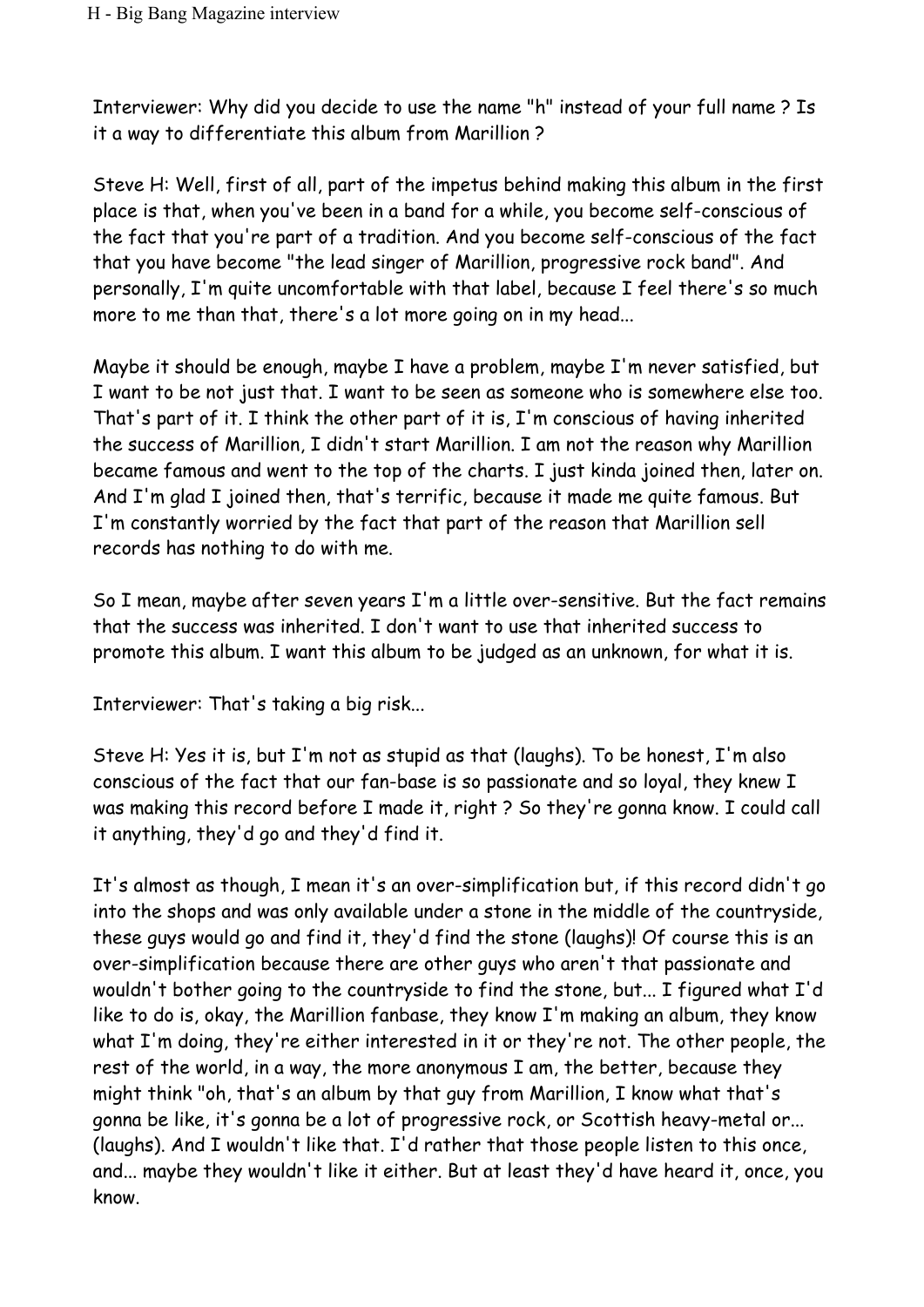So that's really the reason, it's a combination of all those feelings... You know, if I'd called it "Steve Hogarth", then everyone would have known straight away. At the point when the album is released it's not so crucial, really. It was at the first stage, when I put out the little promo, the 3-track, which went to media, I wanted that to be anonymous, I wanted that to go to magazines and newspapers with no-one having a focussed idea of who it was. And I went through a lot of trouble with the packaging to be anonymous.

There's nothing on that first thing that even says if it's a boy or a girl, it says "h, vocals and songs", there's a picture of some feet, my feet (laughs), and... there's nothing else, it could be anybody... And it lists the players, because I thought if I listed the players, people might listen to it on that strength, they might go "wooh, this is curious, who's got these guys together ?", because you know it's the guitar player from XTC, the drummer from Blondie, and the keyboard player from Japan, the bass player from Eurythmics and Trevor Horn's percussionist... "fuck, what's this?", you know. And I wanted those people to at least put it on to find out, that was the idea...

Interviewer: Had you been thinking of doing a solo album for a long time? How old are the songs ?

Steve H: The majority of it was written since November 1995, when we finished the "Afraid Of Sunlight" dates in Poland, and I started writing then. Most of it was written between December 1995 and May 1996.

Interviewer: Are there songs on the album that were rejected by Marillion?

Steve H: "Nothing To Declare", in a different form, was rejected by Marillion a long time ago.

When I first joined the band, we were writing "Season's End", I had a plastic bucket with cassettes, and while we were writing, and jamming, if we ran out of ideas, the boys would say, "have you got anything in the bucket?", you know, and I'd take out a cassette and say, "what do you think of it ?". "Easter" was one of these songs in the bucket, that was on the "Season's End" album. "Nothing To Declare" was in the bucket too. But at that time it was very different, it was a piano/vocal thing. It changed a lot from that. But I returned to that because I'd always thought it was strong, there was a good feeling about that song.

And the lyrics for "Better Dreams" I've had for quite a long time. I actually started with the lyrics for that song after I'd been to Los Angeles the first time, which was about 1982 when I was with the Europeans. I first started wanting to write a song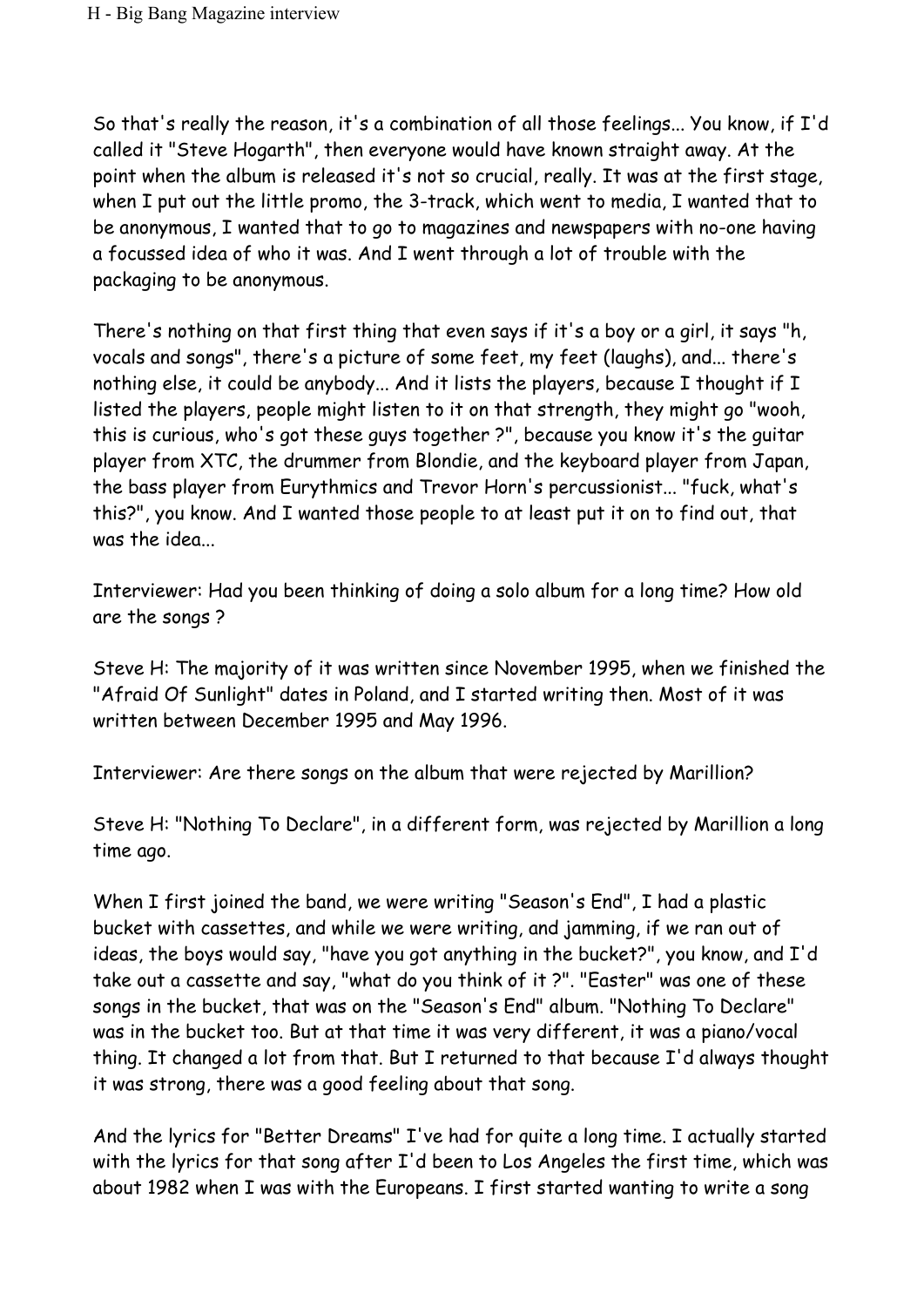about L.A., about my impressions on the way that people function, and that feeling of everything being fashionable, about image being everything... So that's quite an old lyric.

Interviewer: To what extent do you consider the songs on the album would not fit in the music of Marillion?

Steve H: I don't really consider they wouldn't fit in... But I don't know, you'd have to ask them... I haven't really talked to them that much about it. I played them the three track sampler, with "You Dinosaur Thing", "Cage" and "Nothing To Declare". And I think Ian liked "Nothing To Declare", he liked the power of it when it all came in, cause you know he likes power, he's a drummer. And... I think Mark quite liked "Cage". Steve Rothery said nothing (smiles). And... Pete likes it a lot, I think Pete likes a lot of it, but he doesn't say much... I think, on an ego level, the whole thing's a bit complicated too. So I don't even want to say : "look, what do you think of my album ?", because if they like it, they're not gonna want to tell me, because of the competition aspect, and if they don't like it, they don't wanna tell me, because they know they'd offend me. And if they just think it's okay, they don't wanna tell me it's just okay cause they'd offend me. So it's hard to even ask them, cause I don't think they'd feel comfortable even telling me. But it doesn't matter, cause I never made this album for those guys, I didn't make it for "our audience".

Interviewer: Was there any song of which you thought, "I could keep this for Marillion"?

Steve H: No, I'm worried (?) about Marillion when we next get to make a record.

Interviewer: Is that a different writing process?

Steve H: Well, on the whole I start with words, and of course words are words, you can add them on anything... You could add my words on Oasis or... well, I don't wanna get in trouble with certain bands (smiles)... But I tend to start with words on my album always. Some of the songs on this album were poems, they weren't even really... Sometimes I write poems that I'm gonna tear up and move around until they make sense as songs. And sometimes I'm so pleased with them as poems I don't want to alter. This is what happened with "Better Dreams". I don't think "Better Dreams" really works, to be honest, as a "song", and I regret that. But there was no way I was gonna change even one line of it. So "Better Dreams" still works as a poem. And if you could bear to accept it as a poem that is set to music, then it makes sense. But if you think of it as a song, then you could say to me it's too long, it's boring, it goes on and on... and I couldn't argue with you because, you know, you'd have a point. But it had to remain a poem. Whereas... sometimes, you tear them up and you have them make sense as songs.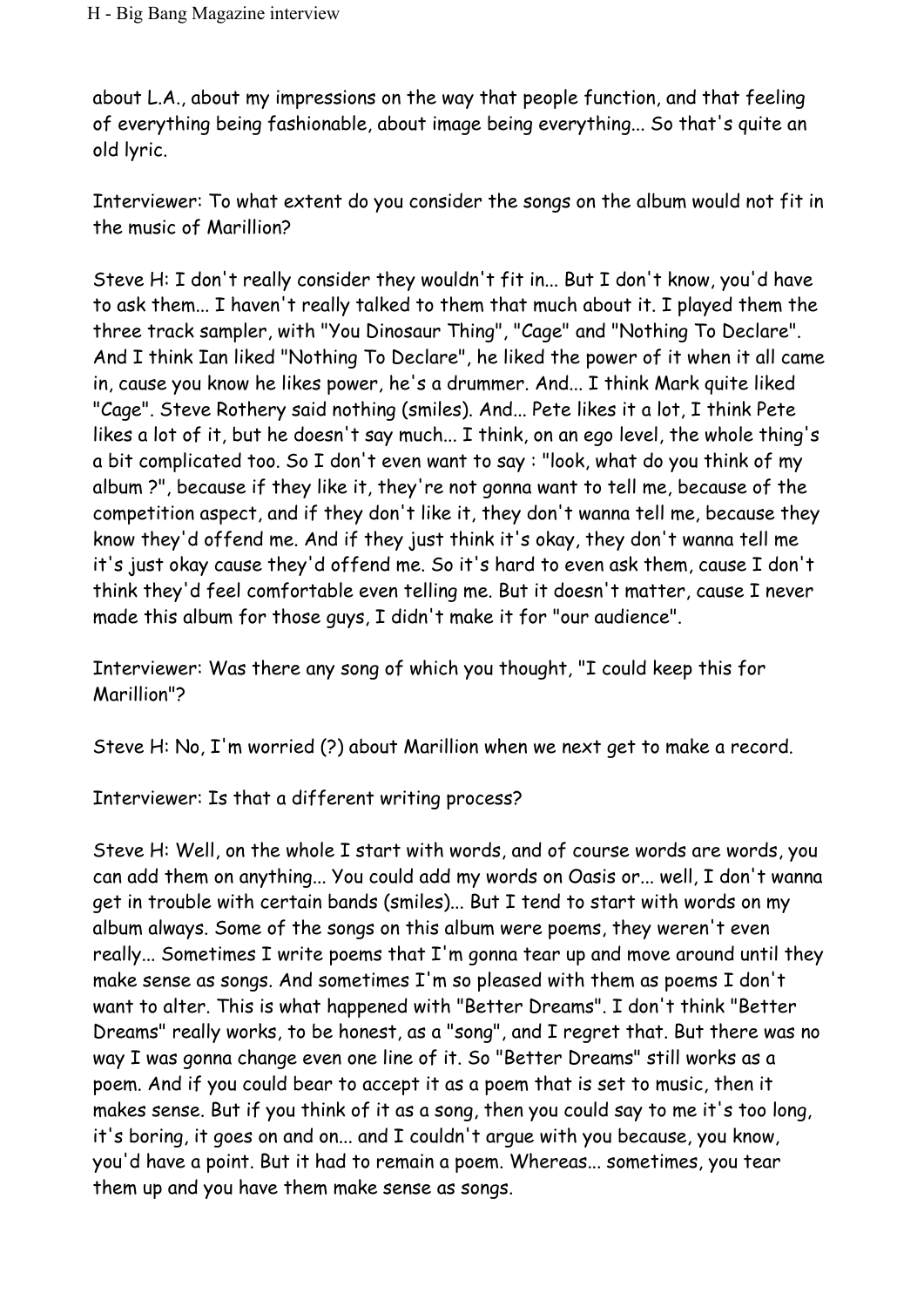When I was writing the music, I wasn't thinking about that at all, I had no reason to. If anything, I was writing with a desire for it to be different... certainly a desire to experiment. But if something WAS very different, I would get excited at the fact that it was different, you know... Which is not what Marillion usually do, you know. We jam and if I have an idea that's really different, then they go "oh, you know that's a bit different, er...". And I'm the one who goes, "yeah, isn't it great ?!?"... You know, "Cannibal Surf Babe" from the last album.

Interviewer: That's your song?

Steve H: It's not MY song, but I was the one that went "hey, this is a fucking great thing, let's do it, let's do it !"... You know, there are conservative elements, that's what I call them, within the band, that I fight against all the time to push it where they don't necessarily think, where usually they go "this is not progressive rock, this doesn't sound like Pink Floyd to me, this doesn't sound like Genesis to me...". And so I tend to assume the role of shaking things up.

Interviewer: Do you also have a problem as a singer with having to go through long instrumental sequences, that can be boring ?

Steve H: Oh, that's absolutely not the case, because I'm... a fairly accomplished keyboard player. I was a session keyboard player before. When I joined Marillion, I had a choice. Marillion said, we'd like you to be our lead singer? And Matt Johnson from The The said, I'd like you to come and play piano for me on my next tour? So I was faced with a hard choice of either joining the hippest musician in the world, cause he was at the time, and he was saying, I've just done this album with Johnny Marr etc. And then I got Marillion going, we'd like you to be our singer? ...And I was like wow ! what a fucking decision I have to make, you know, I either join the hippest band in the world, or the least hip band in the world, what should I do? And I joined the least hip band in the world...

## Interviewer: Why ? (smile)

Steve H: Why ? Because I met them and I liked them. They weren't what I was expecting, as people. The attitude they had towards the future was fantastic. They just said look, we've heard what you do, we've heard the songs you've written and we love them. And we want to do what we do, and we want you to do what you do.

Interviewer: Are you a progressive rock fan ?

Steve H: No, not since... What was the last progressive rock album I got excited about... ? I think the last progressive rock album that moved me at all was "Close To